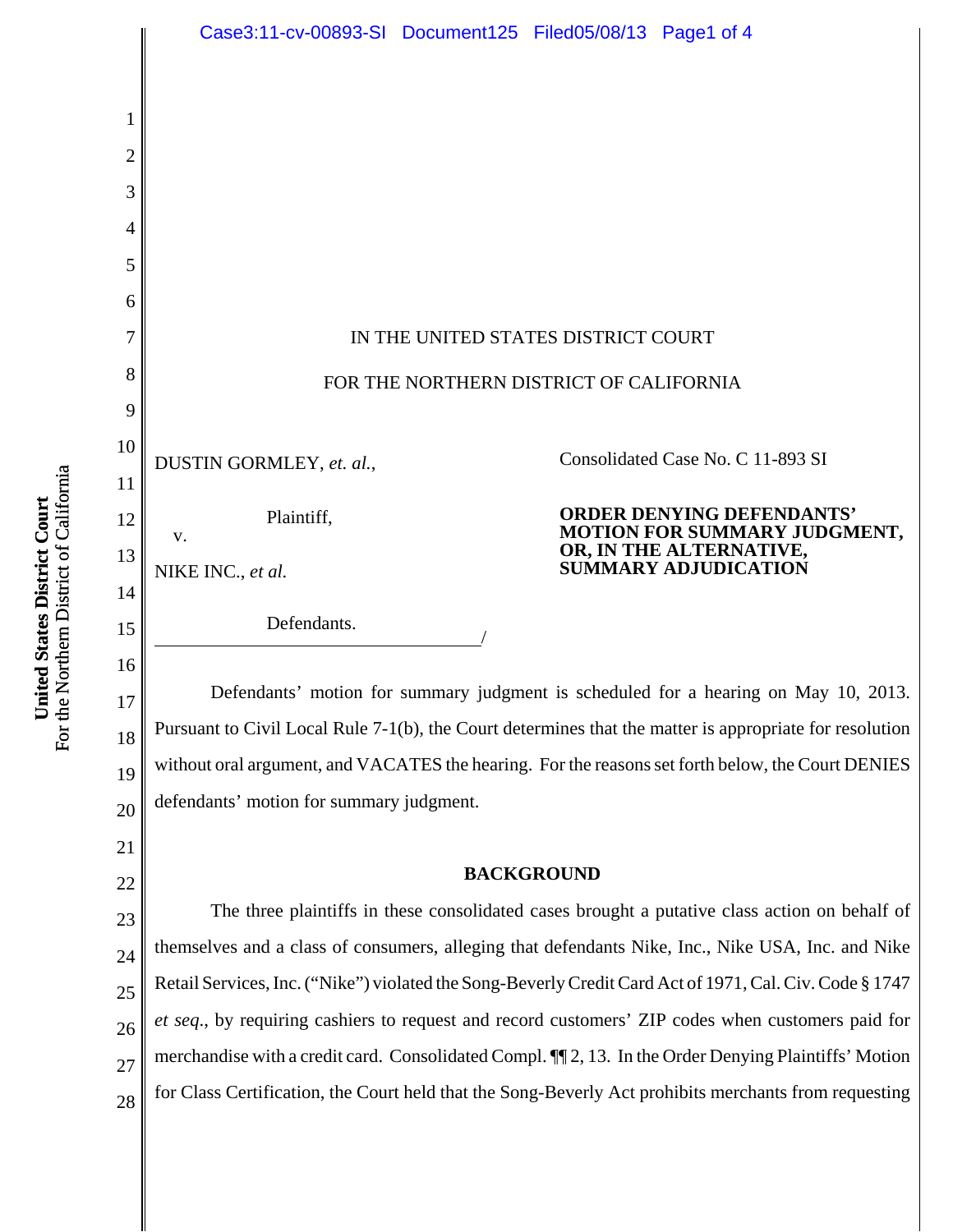1

8

9

2 3 4 5 6 7 personal identification information, such as ZIP codes, as a condition precedent to accepting payment by a credit card, but that the statute is not violated if a customer provides such information voluntarily for a purpose unrelated to processing the credit card transaction. Docket No. 108 at 9:4-12.The Court also held that the court applies an objective test to determine whether a retailer's request for personal identification information would be perceived as a condition of credit card payment. The Court denied the plaintiffs' motion for class certification on the ground that the named plaintiffs were not typical of the class they sought to represent. *Id*. at 1:17-19.

## **DISCUSSION**

10 11 12 13 14 15 16 17 18 19 20 21 22 Defendants move for summary judgment on the named plaintiffs' claims, contending that the "irrefutable evidence establishes that, under Nike's policies and procedures, a credit card customer could not have reasonably perceived Nike's request for a ZIP code as a condition to completing a [credit card] transaction." Motion at 1:14-16. Defendants have submitted the technical specifications for the pointof-sale ("POS") software system used by Nike cashiers, declarations of eight Nike sales managers and store employees about the training provided to sales associates and their observations of credit card transactions in their stores, and evidence regarding signs posted in Nike's stores.<sup>1</sup> Defendants contend that this evidence shows that Nike's policies and procedures ensured that any request for zip codes occurred only after the transaction was completed and the cashier had given the customer the receipt and merchandise. Defendants also argue that even if plaintiffs could point to a disputed material fact as to when a Nike sales associate requested their ZIP codes, Nike would be entitled to summary judgment under the "bona fide error" defense under the Act's safe harbor provision, Cal. Civ. Code § 1747.08(e). That section states:

[N]o civil penalty shall be assessed for a violation of this section if the defendant shows by a preponderance of the evidence that the violation was not intentional and resulted from a bona fide error made notwithstanding the defendant's maintenance of procedures reasonably adopted to avoid that error.

25

23

24

Cal. Civ. Code § 1747.08(e).

26

<sup>27</sup> 28 1 The signs stated, "Nike will ask for your ZIP code during all purchases and returns. This information is used for marketing and consumer research only. Providing your zip code is voluntary and not required to complete your transaction. Under the specific terms for our posted return policy, additional information will be required when processing a return."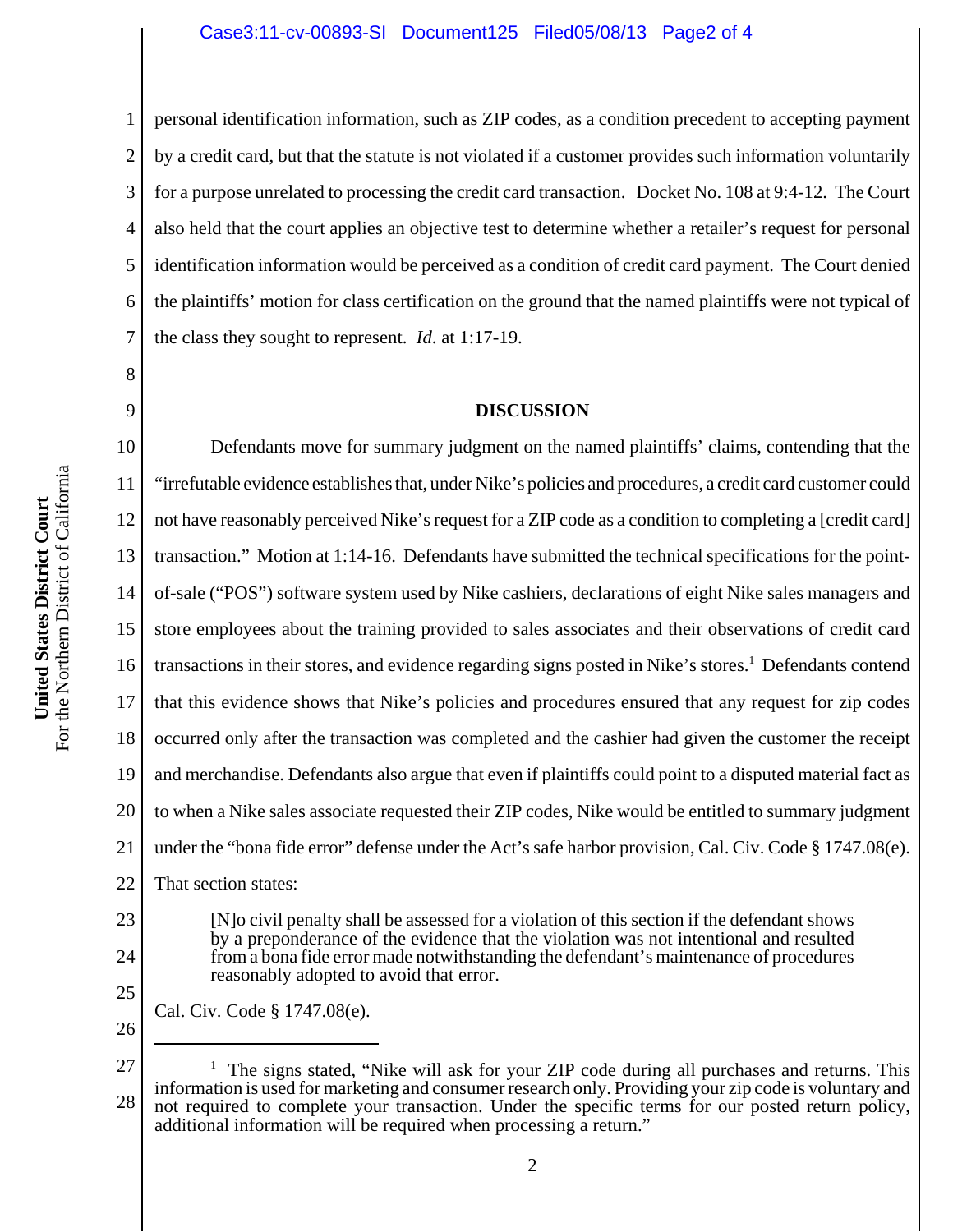## Case3:11-cv-00893-SI Document125 Filed05/08/13 Page3 of 4

1 2 3 4 5 6 7 8 9 10 11 12 13 In response, plaintiffs continue to maintain that consumer perception is irrelevant to a determination of liability under the Act, and that the Act strictly prohibits a retailer from requesting a customer's ZIP code at any point in connection with a credit card transaction. For all of the reasons set forth in the Court's class certification order, the Court has rejected those arguments. Plaintiffs also dispute, as a factual matter, whether it was Nike's policy that cashiers requested ZIP codes only after giving credit card customers their receipts and merchandise.<sup>2</sup> Plaintiffs argue that under the software used by Nike, sales associates could request the ZIP code while the receipt was printing and before merchandise was handed to the customer, and thus that the request could take place during, rather than after, the transaction. Plaintiffs have submitted declarations from the named plaintiffs in which they state that Nike cashiers asked them for their ZIP codes before providing them their merchandise and receipts,<sup>3</sup> as well as deposition testimony by Nike employees stating that no written policy or training documents were provided to cashiers requiring that merchandise and receipt be tendered to the customer before the ZIP code request was made.

14 15 16 17 18 19 20 21 22 The Court concludes that there are disputes of material fact sufficient to defeat summary judgment on the named plaintiffs' claims. Although the technical specifications for the POS system state that "[a] new function will be created that when a trade transaction is complete, that is, when the receipt and tender have been exchanged between the cashier/associate and the customer, the cashier/associate will be prompted to ask the customer for their ZIP code," McKinley Decl. ¶ 3, Ex. A, the evidence before the Court shows that the POS system would prompt a cashier to request a ZIP code after "the receipt had started printing." McKinley Decl. ¶5. Thus, under the POS system in place during the relevant time period, it was possible for a cashier to request a customer's ZIP code prior to giving the customer his or her receipt and merchandise.

23

<sup>24</sup>

<sup>25</sup> 26 2 At class certification, plaintiffs did not dispute that under Nike's policy cashiers were prompted to request ZIP codes after giving customers their receipts and merchandise, instead arguing that the timing of the request was irrelevant to liability.

<sup>27</sup> 28 <sup>3</sup> Defendants submit that in deposition, Ms. Hartman "could not remember whether Nike's alleged request for her ZIP code came before or after she had swiped her credit card and/or received her receipt or merchandise." Docket 103 at 15: 25-28, citing Brown Decl., Ex. 1, Hartman Depo. at 107:15-113:25.